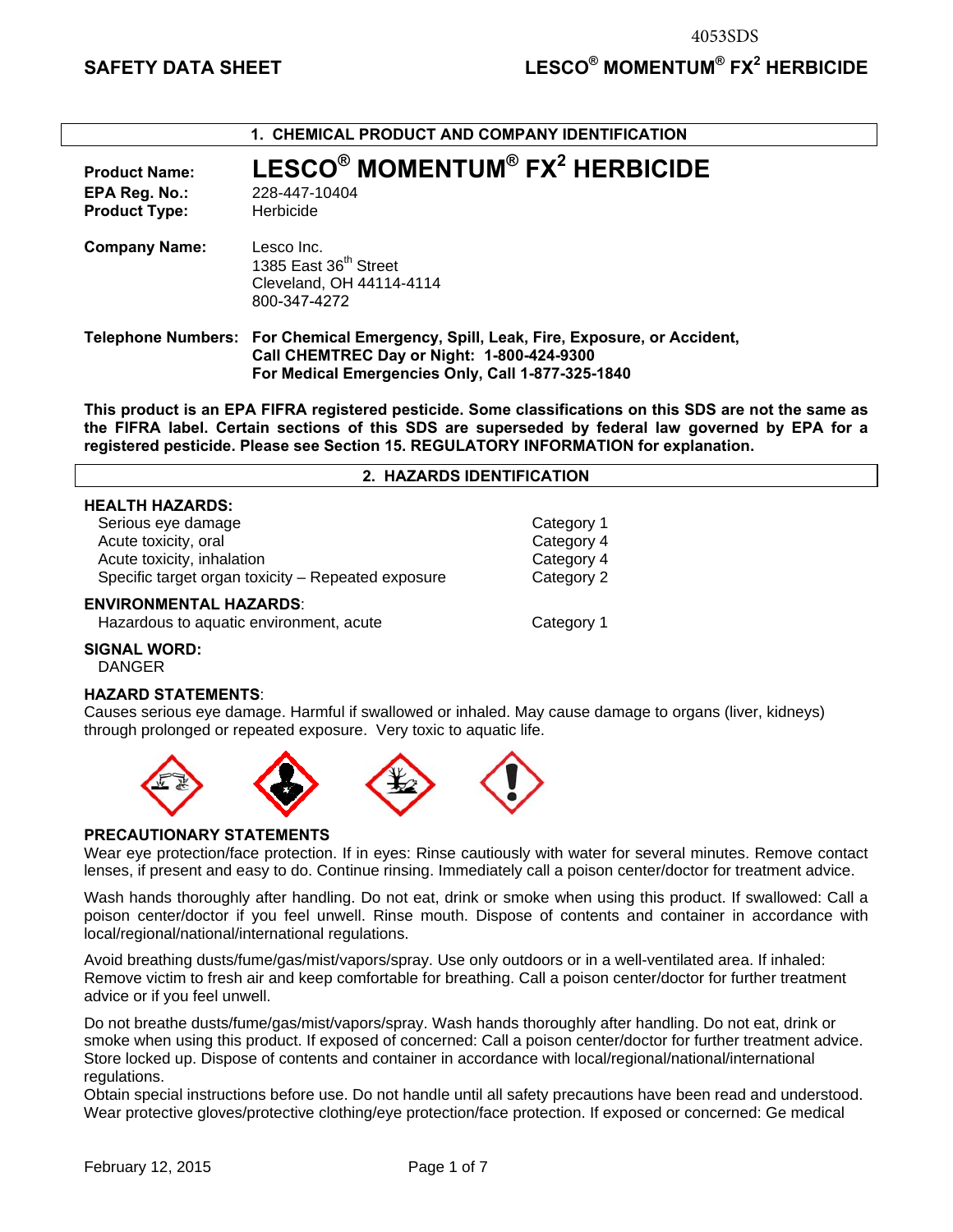advice/attention. Store locked up. Dispose of contents and container in accordance with local/regional/national/international regulations.

Avoid release to the environment. Collect spillage. Dispose of contents and container in accordance with local/regional/national/international regulations.

| 3. COMPOSITION / INFORMATION ON INGREDIENTS                     |                     |                     |  |  |
|-----------------------------------------------------------------|---------------------|---------------------|--|--|
| <b>COMPONENT</b>                                                | CAS NO.             | % BY WEIGHT         |  |  |
| Triisopropanolamine Salt of 2,4-Dichlorophenoxyacetic Acid      | 32341-80-3          | $43.0 - 45.5$       |  |  |
| 1-Methylheptyl Ester of Fluroxypyr                              | 81406-37-3          | $4.0 - 4.4$         |  |  |
| Triethylamine Salt of 3,5,6-Trichloro-2-Pyridinyloxyacetic Acid | 57213-69-1          | $3.7 - 4.0$         |  |  |
| Other Ingredients                                               | <b>Trade Secret</b> | <b>Trade Secret</b> |  |  |
|                                                                 |                     |                     |  |  |

# **Synonyms:** Mixture of 2,4-D, Triclopyr and Fluroxypyr

Ingredients not precisely identified are proprietary or non-hazardous. Values are not product specifications.

# **4. FIRST AID MEASURES**

**If in Eyes:** Hold eye open and rinse slowly and gently with water for 15 to 20 minutes. Remove contact lenses, if present, after the first 5 minutes, then continue rinsing eye. Call a poison control center or doctor for treatment advice.

**If Swallowed:** Call a poison control center or doctor immediately for treatment advice. Have person sip a glass of water if able to swallow. Do not induce vomiting unless told to do so by the poison control center or doctor. Do not give anything by mouth to an unconscious person.

**If on Skin or Clothing:** Take off contaminated clothing. Rinse skin immediately with plenty of water for 15 to 20 minutes. Call a poison control center or doctor for treatment advice.

**If Inhaled:** Move person to fresh air. If person is not breathing, call 911 or an ambulance, then give artificial respiration, preferably by mouth-to-mouth, if possible. Call a poison control center or doctor for further treatment advice.

**Most Important symptoms/effects, acute and delayed:** Severe Eye Irritation.

**Indication of Immediate medical attention and special treatment if needed:** For ingestion there is no specific antidote available. Probable mucosal damage may contraindicate the use of gastric lavage. Contains petroleum distillates. Avoid treatment which may result in aspiration. Treat symptomatically. Seek immediate medical attention for eye exposure.

# **5. FIRE FIGHTING MEASURES**

**Extinguishing Media:** Recommended for large fires: foam or water spray. Recommended for small fires: dry chemical or carbon dioxide.

**Special Fire Fighting Procedures:** Firefighters should wear NIOSH/MSHA approved self-contained breathing apparatus and full fire-fighting turn out gear. Dike area to prevent runoff and contamination of water sources. Dispose of fire control water later.

**Unusual Fire and Explosion Hazards:** If water is used to fight fire, contain runoff, using dikes to prevent contamination of water supplies. Dispose of fire control water later.

**Hazardous Decomposition Materials (Under Fire Conditions):** may produce gases such as hydrogen chloride and oxides of carbon and nitrogen.

# **6. ACCIDENTAL RELEASE MEASURES**

**Personal Precautions:** Wear appropriate protective gear for the situation. See Personal Protection information in Section 8.

**Environmental Precautions:** Prevent material from entering public sewer systems or any waterways. Do not flush to drain. Large spills to soil or similar surfaces may necessitate removal of topsoil. The affected area should be removed and placed in an appropriate container for disposal.

**Methods for Containment:** Dike spill using absorbent or impervious materials such as earth, sand or clay. Collect and contain contaminated absorbent and dike material for disposal.

**Methods for Cleanup and Disposal:** Pump any free liquid into an appropriate closed container. Collect washings for disposal. Decontaminate tools and equipment following cleanup. See Section 13: DISPOSAL CONSIDERATIONS for more information.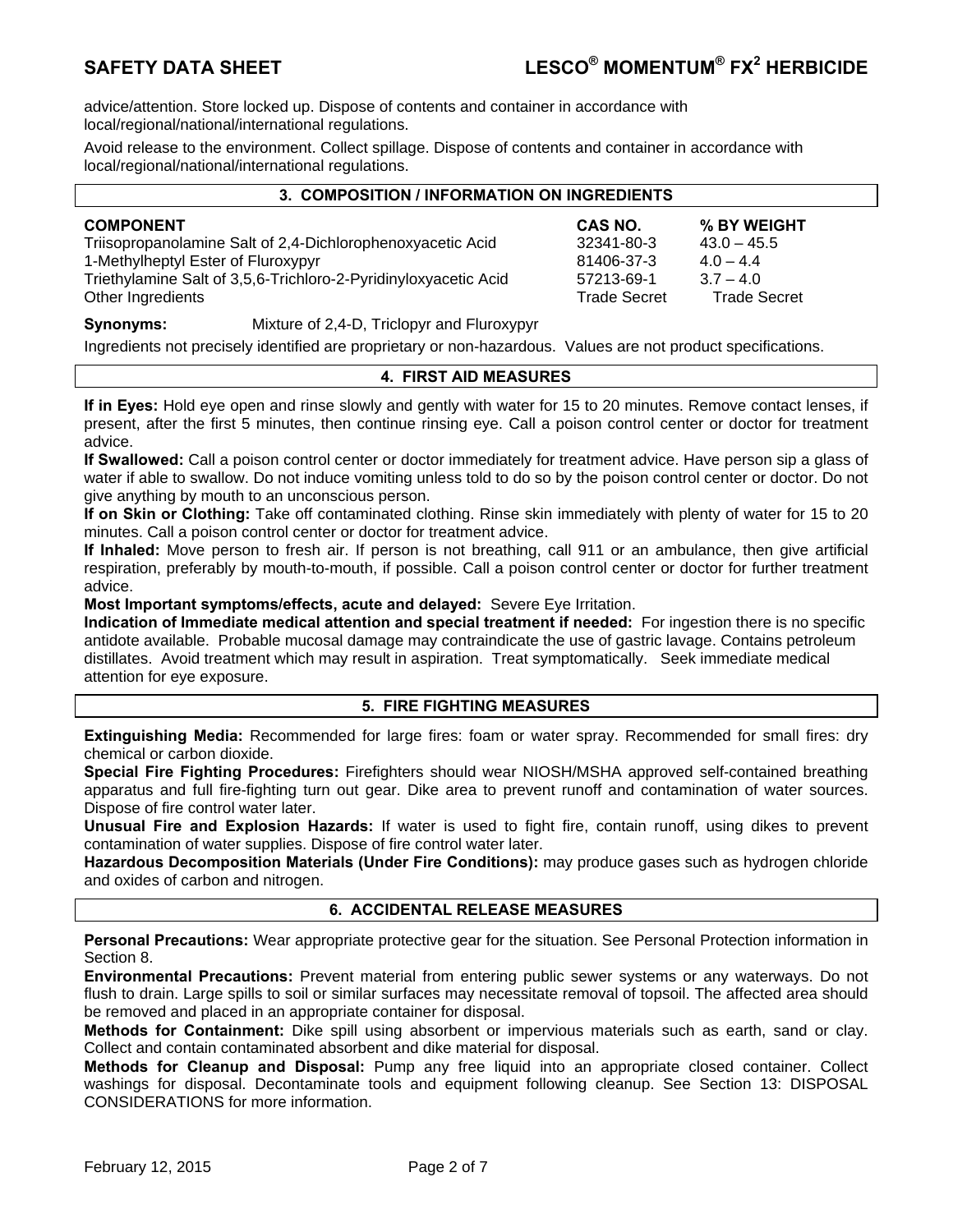**Other Information:** Large spills may be reportable to the National Response Center (800-424-8802) and to state and/or local agencies.

# **7. HANDLING AND STORAGE**

# **HANDLING**:

Do not get in eyes or on clothing. Users should wash hands before eating, drinking, chewing gum, using tobacco, or using the toilet. Remove clothing/Personal Protective Equipment (PPE) immediately if pesticide gets inside. Then wash thoroughly and put on clean clothing. If pesticide gets on skin, wash immediately with soap and water. Remove PPE immediately after handling this product. Wash the outside of gloves before removing. As soon as possible, wash thoroughly and change into clean clothing.

# **STORAGE:**

Always store pesticides in a secured warehouse or storage building. Do not store near open containers of herbicides and other pesticides, fertilizer and seed. Store at temperatures above 25° F. Protect product from freezing. If allowed to freeze, remix well before using. This does not alter the product. Containers should be opened in well-ventilated areas. Keep container tightly sealed when not in use. Do not stack cardboard cases more than two pallets high. Do not store near open containers of fertilizer, seed or other pesticides. Do not contaminate water, food, or feed by storage or disposal.

# **8. EXPOSURE CONTROLS / PERSONAL PROTECTION**

# **Engineering Controls:**

Where engineering controls are indicated by specific use conditions or a potential for excessive exposure, use local exhaust ventilation at the point of generation.

# **Personal Protective Equipment:**

**Eye/Face Protection:** To avoid contact with eyes, wear face shield, goggles or safety glasses with front, brow and temple protection. An emergency eyewash or water supply should be readily accessible to the work area.

**Skin Protection:** To avoid contact with skin wear long-sleeved shirt, long pants, shoes and socks. When applying with any handheld nozzle or equipment, mixing or loading, cleaning up spills or equipment or otherwise exposed to the concentrate also wear chemical-resistant gloves. When mixing or loading, cleaning up spills or equipment or otherwise expose to the concentrate also wear a chemical-resistant apron. An emergency shower or water supply should be readily accessible to the work area.

**Respiratory Protection:** Not normally required. If vapors or mists exceed acceptable levels, wear NIOSH approved air-purifying respirator with cartridges/canisters approved for use against pesticides.

**General Hygiene Considerations:** Personal hygiene is an important work practice exposure control measure and the following general measures should be taken when working with or handling this material: 1) do not store, use and/or consume foods, beverages, tobacco products, or cosmetics in areas where this material is stored; 2) wash hands and face carefully before eating, drinking, using tobacco, applying cosmetics or using the toilet.

# **Exposure Guidelines:**

|                                          | <b>OSHA</b> |             | <b>ACGIH</b> |             |                   |
|------------------------------------------|-------------|-------------|--------------|-------------|-------------------|
| <b>Component</b>                         | TWA         | <b>STEL</b> | TWA          | <b>STEL</b> | Unit              |
| Triisopropylamine salt of 2,4-D          | $10*$       | <b>NE</b>   | $10*$        | <b>NE</b>   | mg/m <sup>3</sup> |
| 1-Methylheptyl Ester of Fluroxypyr       | NE.         | <b>NE</b>   | <b>NE</b>    | <b>NE</b>   |                   |
| Triethylamine Salt of 3,5,6-Trichloro-2- | NE.         | <b>NE</b>   | <b>NE</b>    | <b>NE</b>   |                   |
| Pyridinyloxyacetic Acid                  |             |             |              |             |                   |
| Other Ingredients                        | N/A         | N/A         | N/A          | N/A         |                   |

\*Based on adopted limit for 2,4-D NE = Not Established

N/A= Not Applicable

# **9. PHYSICAL AND CHEMICAL PROPERTIES**

**Appearance: Amber colored liquid Amber colored liquid Odor: Contract and Contract and Contract amine-like odor Contract and Contract amine-like odor Odor threshold: No data available No data available pH: bH: bH: bH: bH: bH: bH: bH: bH: bH: bH: bH: bH: bH: b Melting point/freezing point:** No data available **Initial boiling point and boiling range Modata available Flash point:**  $>230^{\circ}$  F (>110° C) Setaflash

February 12, 2015 **Page 3 of 7**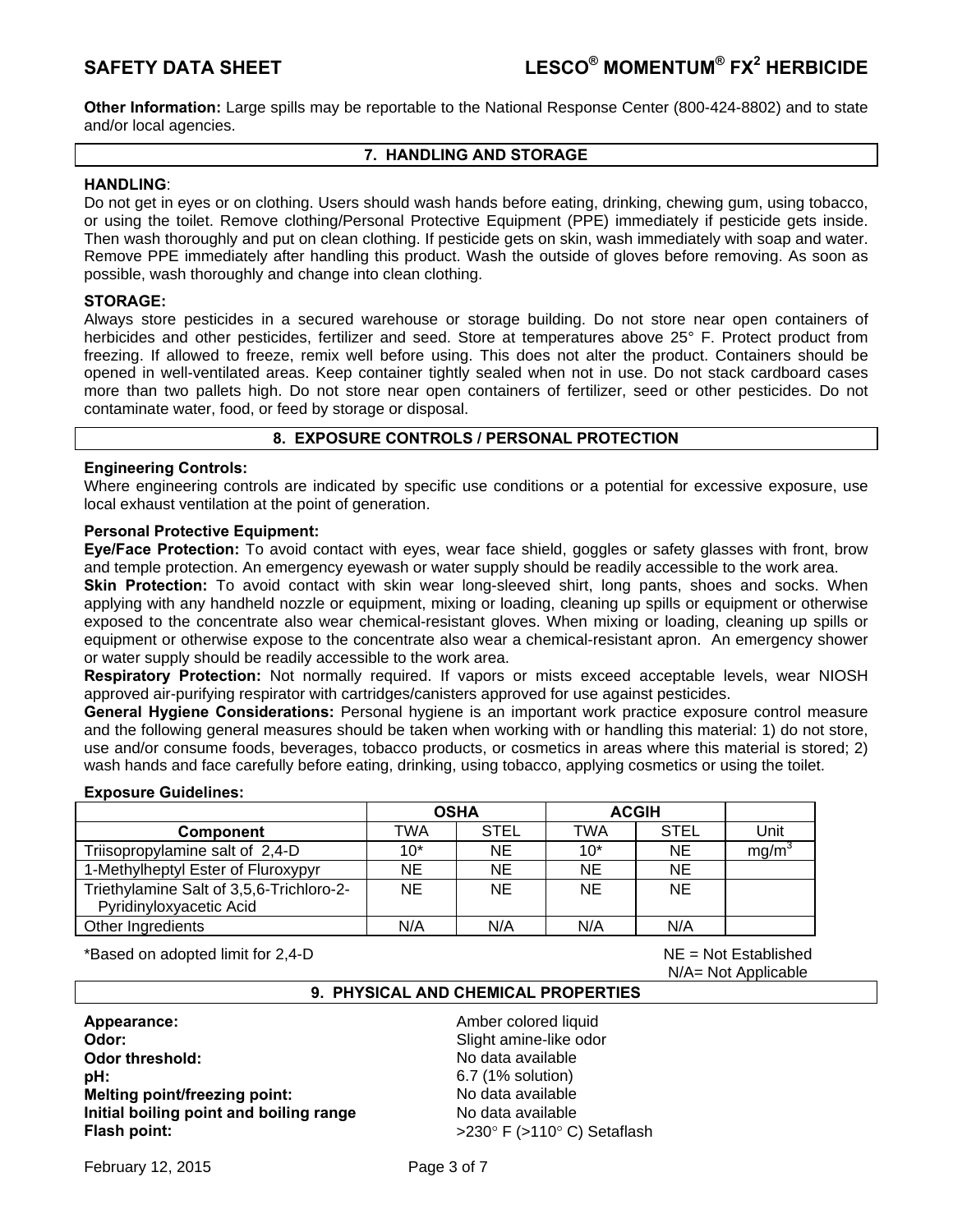| <b>Evaporation rate:</b>                             | No data available  |
|------------------------------------------------------|--------------------|
| Flammability (solid, gas):                           | No data available  |
| <b>Upper/lower flammability or explosive limits:</b> | No data available  |
| Vapor pressure:                                      | No data available  |
| Vapor density:                                       | No data available  |
| <b>Relative density:</b>                             | 1.172 g/ml @ 25° C |
| Solubility(ies):                                     | No data available  |
| Partition coefficient: n-octanol/water:              | No data available  |
| <b>Autoignition temperature:</b>                     | No data available  |
| <b>Decomposition temperature:</b>                    | No data available  |
| Viscosity:                                           | 142.1 cPs @ 25° C  |

**Note:** Physical data are typical values, but may vary from sample to sample. A typical value should not be construed as a guaranteed analysis or as a specification.

# **10. STABILITY AND REACTIVITY**

**Reactivity:** Not reactive.

**Chemical Stability:** This material is stable under normal handling and storage conditions.

**Possibility of Hazardous Reactions:** Hazardous polymerization will not occur.

**Conditions to Avoid:** Excessive heat. Do not store near heat or flame.

**Incompatible Materials:** Strong oxidizing agents: bases and acids.

**Hazardous Decomposition Products:** Under fire conditions may produce gases such as hydrogen chloride and oxides of carbon and nitrogen.

# **11. TOXICOLOGICAL INFORMATION**

**Likely Routes of Exposure:** Eye contact, Skin contact

**Symptoms of Exposure:** Severe eye irritation, Mild/slight skin irritation

**Delayed, immediate and chronic effects of exposure:** Causes serious eye damage. May cause damage to organs (liver, kidneys) through prolonged or repeated exposure. If ingested or inhaled, may cause headache, dizziness, nausea, vomiting, gastrointestinal irritation, weakness and central nervous system depression. The petroleum hydrocarbon component, if aspirated into the respiratory system during ingestion or vomiting may cause aspiration pneumonia.

# **Toxicological Data:**

Data from laboratory studies conducted on a similar, but not identical, formulation:

**Oral:** Rat LD<sub>50</sub>: 1,750 mg/kg (female) (estimated based on mortalities for doses tested)

**Dermal:** Rat LD<sub>50</sub>: >5,000 mg/kg

**Inhalation:** Rat 4-hr  $LC_{50}$ :  $>2.06$  mg/L

**Eye Irritation:** Rabbit: Severely irritating/corrosive

**Skin Irritation: Rabbit: Slightly irritating** 

**Skin Sensitization:** Not a contact sensitizer in guinea pigs following repeated skin exposure.

**Subchronic (Target Organ) Effects:** Repeated overexposure to phenoxy herbicides may cause effects to liver, kidneys, blood chemistry, and gross motor function. Rare cases of peripheral nerve damage have been reported, but extensive animal studies have failed to substantiate these observations, even at high doses for prolonged periods. Repeated overexposure to Fluroxypyr may cause effects to bone marrow, kidney, liver and respiratory tract. Excessive exposure to Triclopyr may affect heart, kidneys and liver.

**Carcinogenicity / Chronic Health Effects:** Prolonged overexposure to phenoxy herbicides can cause liver, kidney and muscle damage. The International Agency for Research on Cancer (IARC) lists exposure to chlorophenoxy herbicides as a class 2B carcinogen, the category for limited evidence for carcinogenicity in humans. However, more current 2,4-D lifetime feeding studies in rats and mice did not show carcinogenic potential. The U.S. EPA has given 2,4-D a Class D classification (not classifiable as to human carcinogenicity). Fluroxypyr did not cause cancer in laboratory animals. Triclopyr did not cause cancer in laboratory studies. **Reproductive Toxicity:** No impairment of reproductive function attributable to 2,4-D has been noted in laboratory animal studies. In animal studies, fluroxypyr has been shown not to interfere with reproduction. For triclopyr in laboratory animal studies, effects on reproduction have been seen only at doses that produced significant toxicity to the parent animals.

**Developmental Toxicity:** Studies in laboratory animals with 2,4-D have shown decreased fetal body weights and delayed development in the offspring at doses toxic to mother animals. Fluroxypyr did not cause birth defects in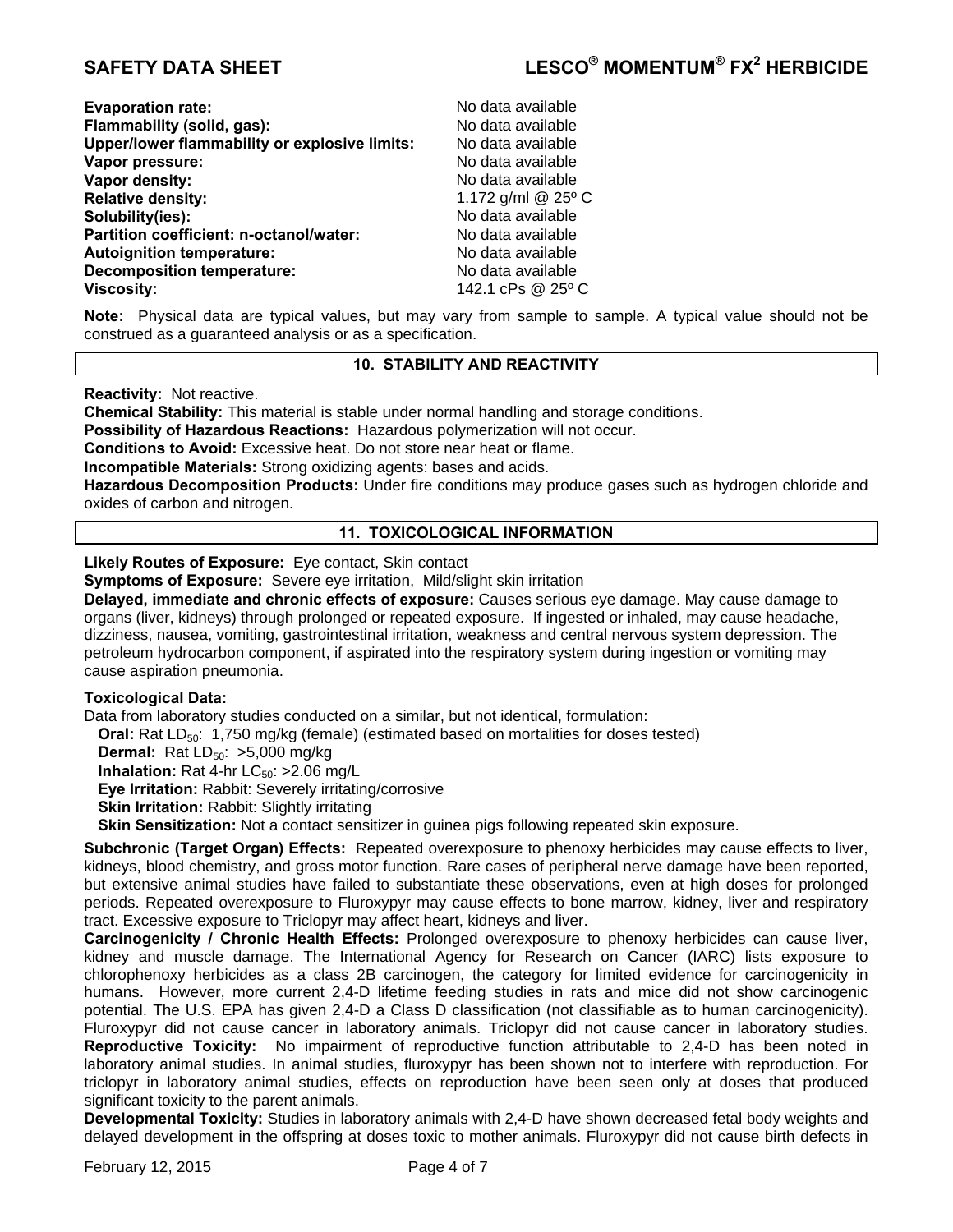animals; other effects were seen in the fetus only at doses which caused toxic effects in the mother. Triclopyr did not cause birth defects in laboratory animals.

**Genotoxicity:** There have been some positive and some negative studies, but the weight of evidence is that 2,4- D is not mutagenic. Animal tests with fluroxypyr did not demonstrate mutagenic effects. For triclopyr, *in-vitro* and animal mutagenicity studies were negative.

# **Assessment Carcinogenicity:**

This product contains substances that are considered to be probable or suspected human carcinogens as follows:

|                                          | <b>Regulatory Agency Listing As Carcinogen</b> |             |                |             |  |
|------------------------------------------|------------------------------------------------|-------------|----------------|-------------|--|
| <b>Component</b>                         | <b>ACGIH</b>                                   | <b>IARC</b> | <b>NTP</b>     | <b>OSHA</b> |  |
| Chlorophenoxy Herbicides (2,4-D)         | No.                                            | 2Β          | N <sub>0</sub> | No          |  |
| 1-Methylheptyl Ester of Fluroxypyr       | No                                             | No          | N <sub>0</sub> | No          |  |
| Triethylamine Salt of 3,5,6-Trichloro-2- | No                                             | No          | <b>No</b>      | No          |  |
| Pyridinyloxyacetic Acid                  |                                                |             |                |             |  |
| Other Ingredients                        | No                                             | No          | No             | No          |  |

### **12. ECOLOGICAL INFORMATION**

# **Environmental Hazards:**

This product may be toxic to fish and aquatic invertebrates. Drift or runoff may be hazardous to aquatic organisms in water adjacent to treated areas.

# **Ecotoxicity:**

### **Data on TIPA Salt of 2,4-D Acid:**

| Bluegill Acute $LC_{50}$ :              | 432 mg/l           | Pink Shrimp Acute $LC_{50}$ :                        | 744 mg/l      |
|-----------------------------------------|--------------------|------------------------------------------------------|---------------|
| Rainbow Trout Acute LC <sub>50</sub> :  | $317 \text{ mg/l}$ | Tidewater Silverside Acute LC <sub>50</sub> :        | 376 mg/l      |
| Daphnia Acute LC <sub>50</sub> :        | 748 mg/l           | Growth Inhibition EC <sub>50</sub> Green Algae:      | $103$ mg/l    |
| Data on Triclopyr TEA (64.7%):          |                    |                                                      |               |
| 96-hour LC <sub>50</sub> Bluegill:      | 893 ppm            | Bobwhite Quail 8-day Dietary $LC_{50}$ : >10,000 ppm |               |
| 96-hour LC <sub>50</sub> Rainbow Trout: | $613$ ppm          | Mallard Duck Oral $LD_{50}$ :                        | $2,055$ mg/kg |
| 48 hour EC <sub>50</sub> Daphnia:       | 947 ppm            | Mallard Duck 8-day Dietary LC <sub>50</sub> :        | >10,000 ppm   |

# **Data on Fluroxypyr 1-Methylheptyl Ester:**

Fluroxypyr 1-Methylheptyl Ester is highly toxic to aquatic invertebrates on an acute basis (LC $_{50}$  or EC $_{50}$  is between 0.1 and 1 mg/L). Concentrations for fish were not determined because they exceed water solubility. Fluroxypyr 1-Methylheptyl Ester is highly insoluble in water. Fluroxypyr 1-Methylheptyl Ester is practically nontoxic to birds on an acute and dietary basis ( $LD_{50} > 2,000$  mg/kg and  $LC_{50} > 5,000$  ppm).

### **Environmental Fate:**

In laboratory and field studies, TIPA salt of 2,4-D acid salt rapidly dissociated to parent acid in the environment. The typical half-life of the resultant 2,4-D acid ranged from a few days to a few weeks. In laboratory and field studies, Triclopyr TEA rapidly dissociates to parent acid in the environment. Triclopyr is moderately persistent and mobile. In soil, the predominant degradation pathway is microbial and the average half-life is 30 days. Half-lives tend to be shorter in warm, moist soils with a high organic content. The predominant degradation pathway for triclopyr in water is photodegradation and the average half-life is one day. In laboratory and field studies, Fluroxypyr 1-Methylheptyl Ester rapidly de-esterfied to parent acid in the environment. The typical soil half-life for fluroxypyr (acid and ester) ranged from one to four weeks. Microbial metabolism is the primary degradation mechanism in soil. The typical aquatic half-life ranged from 4 to 14 days.

### **13. DISPOSAL CONSIDERATIONS**

# **Waste Disposal Method:**

Pesticide wastes may be acutely hazardous. If container is damaged or if pesticide has leaked, contain all spillage. Absorb and clean up all spilled material with granules or sand. Place in a closed, labeled container for proper disposal. Improper disposal of excess pesticide, spray mixtures, or rinsate is a violation of Federal law and may contaminate groundwater. If these wastes cannot be disposed of by use according to label instructions, contact your State Pesticide or Environmental Control Agency, or the Hazardous Waste representative at the nearest EPA Regional Office for guidance.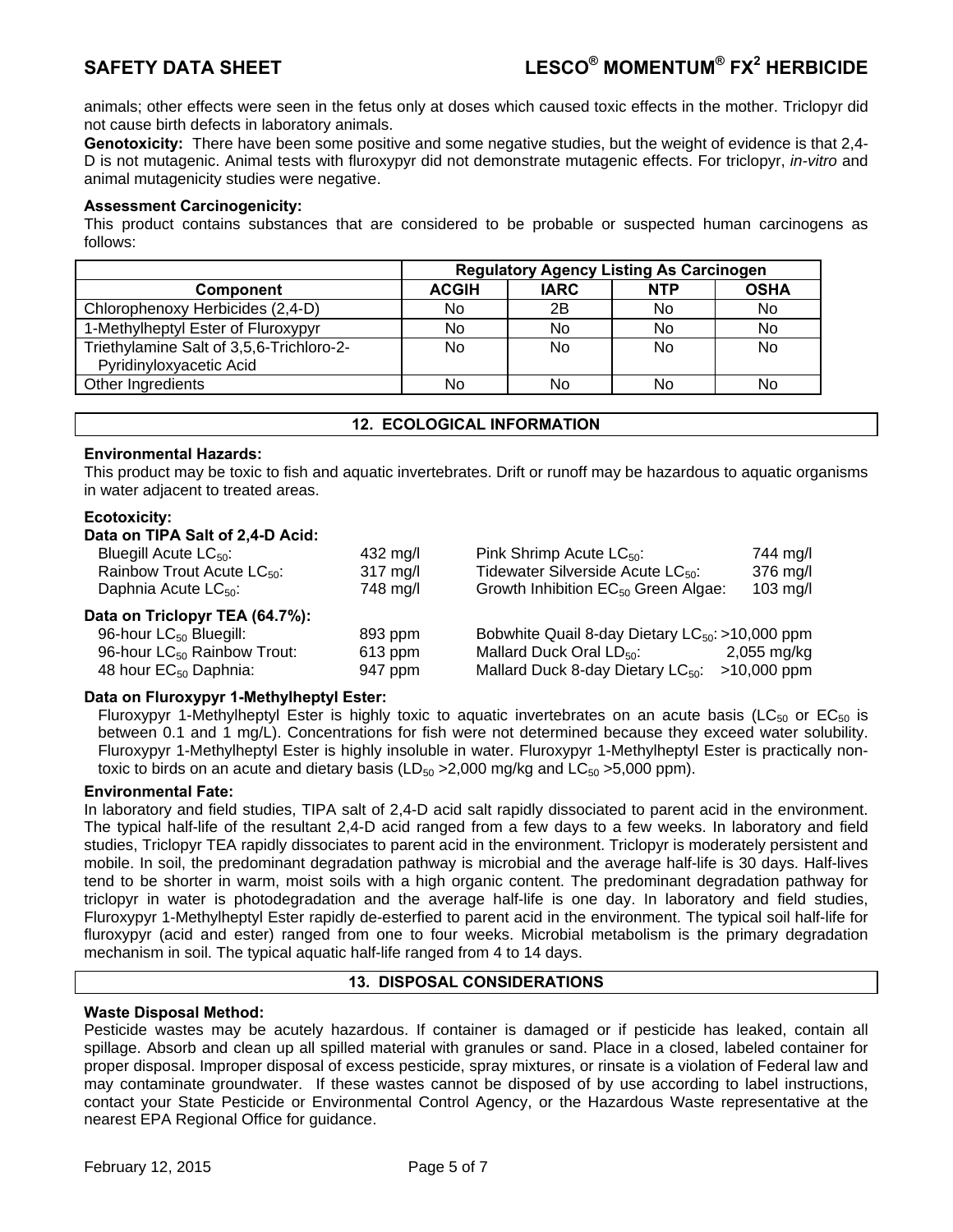# **Container Handling and Disposal:**

**Nonrefillable Containers 5 Gallons or Less:** Nonrefillable container. Do not reuse or refill this container. Triple rinse container (or equivalent) promptly after emptying. **Triple rinse as follows:** Empty the remaining contents into application equipment or a mix tank and drain for 10 seconds after the flow begins to drip. Fill the container 1/4 full with water and recap. Shake for 10 seconds. Pour rinsate into application equipment or a mix tank or store rinsate for later use or disposal. Drain for 10 seconds after the flow begins to drip. Repeat this procedure two more times. Then offer for recycling or reconditioning, or puncture and dispose of in a sanitary landfill, or by other procedures approved by State and local authorities. Plastic containers are also disposable by incineration, or, if allowed by State and local authorities, by burning. If burned stay out of smoke.

**Nonrefillable containers larger than 5 gallons:** Nonrefillable container. Do not reuse or refill this container. Offer for recycling if available. Triple rinse or pressure rinse container (or equivalent) promptly after emptying. **Triple rinse as follows:** Empty the remaining contents into application equipment or a mix tank. Fill the container 1/4 full with water. Replace and tighten closures. Tip container on its side and roll it back and forth, ensuring at least one complete revolution, for 30 seconds. Stand the container on its end and tip it back and forth several times. Turn the container over onto its other end and tip it back and forth several times. Empty the rinsate into application equipment or a mix tank or store rinsate for later use or disposal. Repeat this procedure two more times. **Pressure rinse as follows:** Empty the remaining contents into application equipment or a mix tank and continue to drain for 10 seconds after the flow begins to drip. Hold container upside down over application equipment or mix tank or collect rinsate for later use or disposal. Insert pressure rinsing nozzle in the side of the container, and rinse at about 40 psi for at least 30 seconds. Drain for 10 seconds after the flow begins to drip.

**Refillable containers larger than 5 gallons:** Refillable container. Refill this container with pesticide only. Do not reuse this container for any other purpose. Cleaning the container before final disposal is the responsibility of the person disposing of the container. Cleaning before refilling is the responsibility of the refiller. To clean the container before final disposal, empty the remaining contents from this container into application equipment or a mix tank. Fill the container about 10% full with water. Agitate vigorously or recirculate water with the pump for two minutes. Pour or pump rinsate into application equipment or rinsate collection system. Repeat this rinsing procedure two more times.

# **OR**

**Refillable Container:** Refill this container with pesticide only. Do not reuse this container for any other purpose. Close all openings and replace all caps. Contact Nufarm's Customer Service Department at 1-800-345-3330 to arrange for return of the empty refillable container.

# **14. TRANSPORTATION INFORMATION**

Follow the precautions indicated in Section 7: HANDLING AND STORAGE of this SDS.

# **DOT:**

# **< 39 gallons per completed package**

Non Regulated

### **≥ 39 gallons per completed package**

UN 3082, Environmentally hazardous substance, liquid, n.o.s., (2,4-D salt), 9, III, RQ, (2,4-D salt)

### **IMDG:**

Non Regulated

# **IATA:**

Non Regulated

# **15. REGULATORY INFORMATION**

# **EPA FIFRA INFORMATION**

This chemical is a pesticide product registered by the United States Environmental Protection Agency and is subject to certain labeling requirements under federal pesticide law. These requirements differ from the classification criteria and hazard information required for safety data sheets (SDS), and for workplace labels of non-pesticide chemicals. The hazard information required on the pesticide label is reproduced below. The pesticide label also includes other important information, including directions for use.

DANGER. Corrosive. Causes irreversible eye damage. Harmful if swallowed. Do not get in eyes or on clothing.

# **U.S. FEDERAL REGULATIONS**